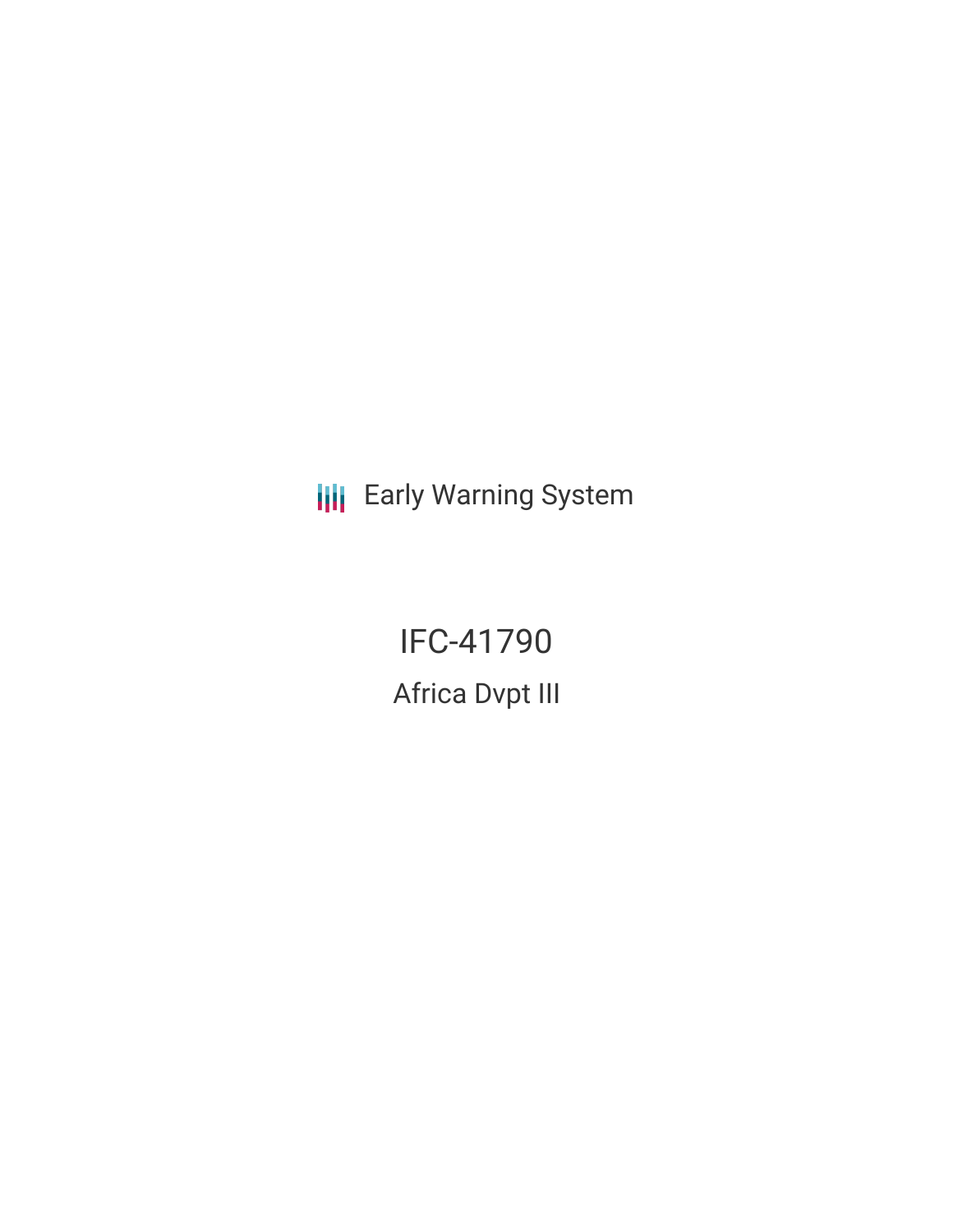

#### **Quick Facts**

| <b>Financial Institutions</b>  | International Finance Corporation (IFC) |  |  |  |
|--------------------------------|-----------------------------------------|--|--|--|
| <b>Status</b>                  | Proposed                                |  |  |  |
| <b>Bank Risk Rating</b>        |                                         |  |  |  |
| <b>Voting Date</b>             | 2018-12-07                              |  |  |  |
| <b>Borrower</b>                | AFRICAN DEVELOPMENT PARTNERS III LP     |  |  |  |
| <b>Sectors</b>                 | Finance                                 |  |  |  |
| <b>Investment Type(s)</b>      | Fund                                    |  |  |  |
| <b>Investment Amount (USD)</b> | \$20.00 million                         |  |  |  |
| <b>Project Cost (USD)</b>      | \$800.00 million                        |  |  |  |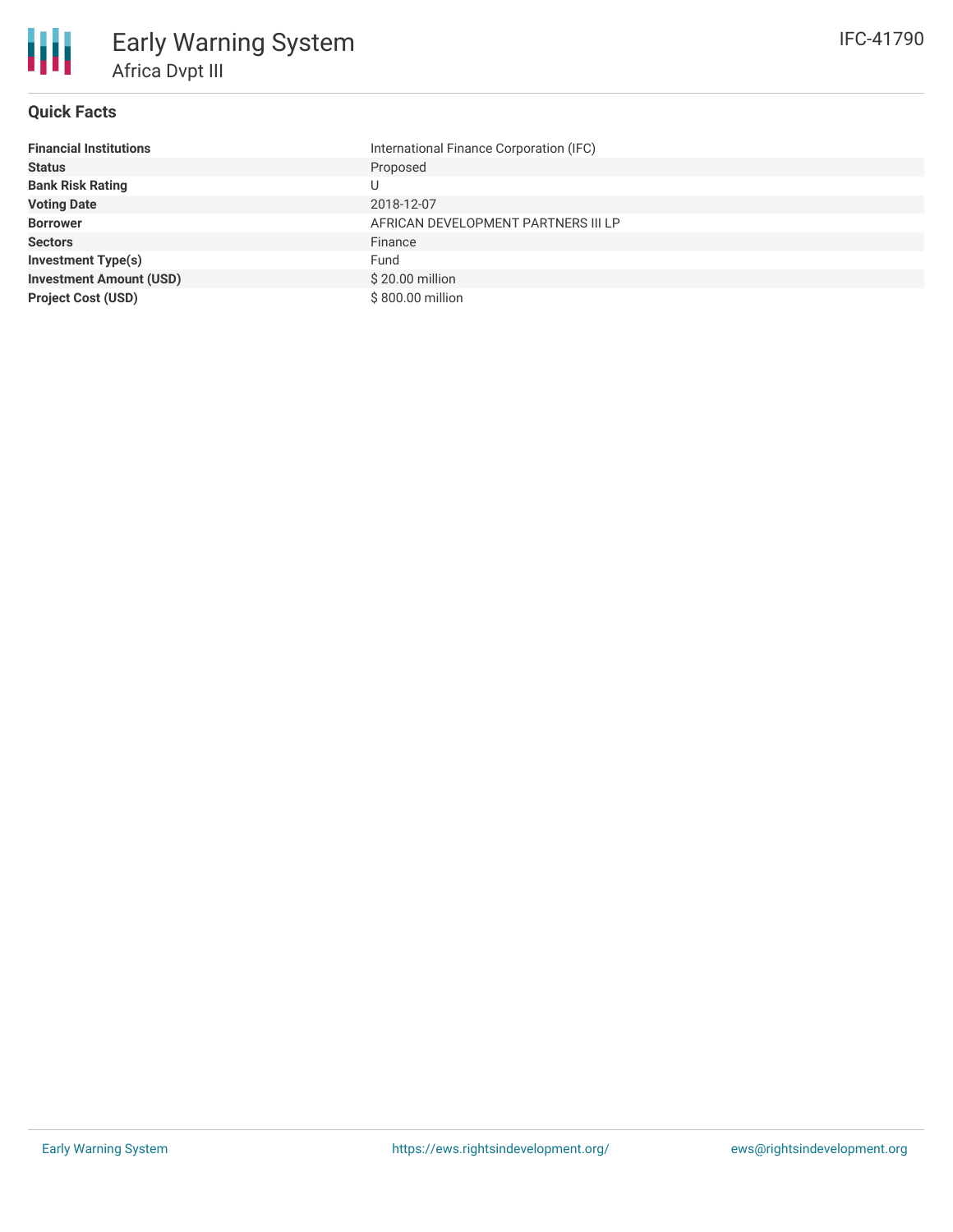

## **Project Description**

The proposed project is for IFC to commit up to US\$20 million, not to exceed 20 percent of total commitments, to African Development Partners III L.P. (the "Fund"), a 10-year closed-end fund targeting commitments of US\$800m. The Fund has a pan-African generalist strategy and will make growth equity investments in established and growing companies with an emphasis on those benefitting from Africa's growing middle class. The IFC Global Emerging Markets ("GEM") Fund, managed by IFC Asset Management Company ("AMC") is considering committing up to US\$50 million to the Fund alongside IFC, not to exceed 20% of total commitments.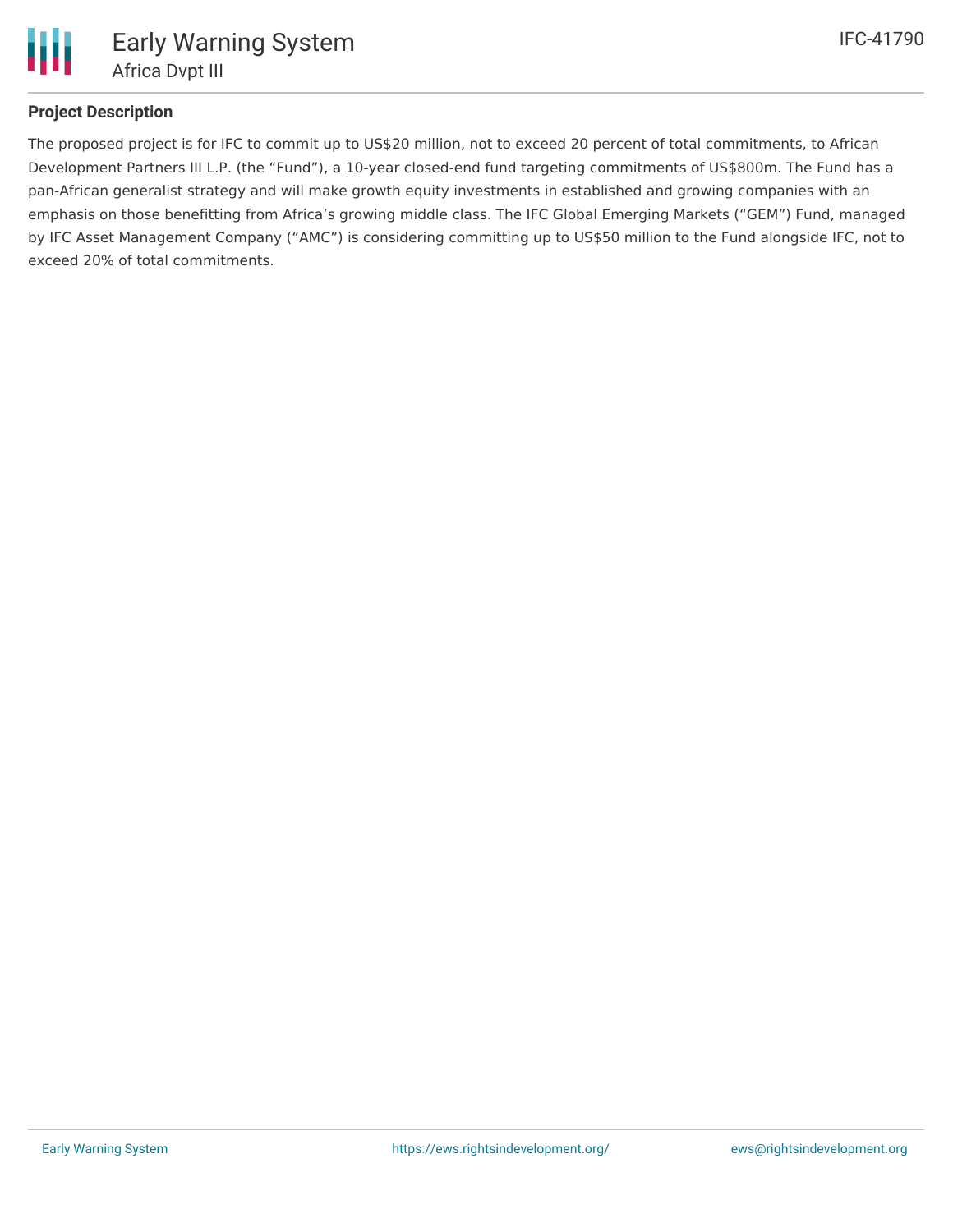#### **Investment Description**

• International Finance Corporation (IFC)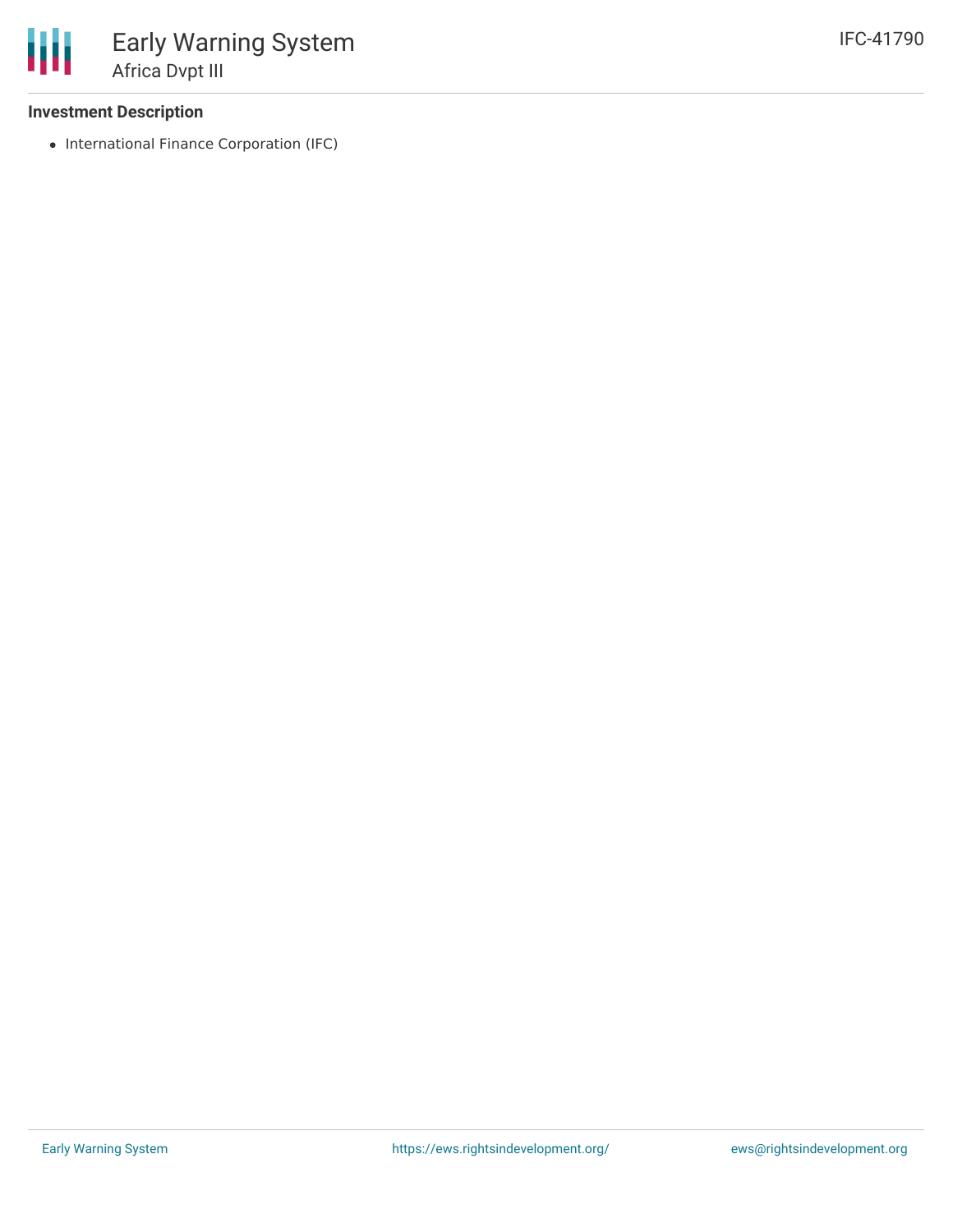

### **Private Actors Description**

Development Partners International (DPI) was established in 2007 and currently has US\$1.1 billion of assets under management and has raised two pan-African private equity funds; inaugural fund African Development Partners I ("ADP I") and African Development Partners II ("ADP II").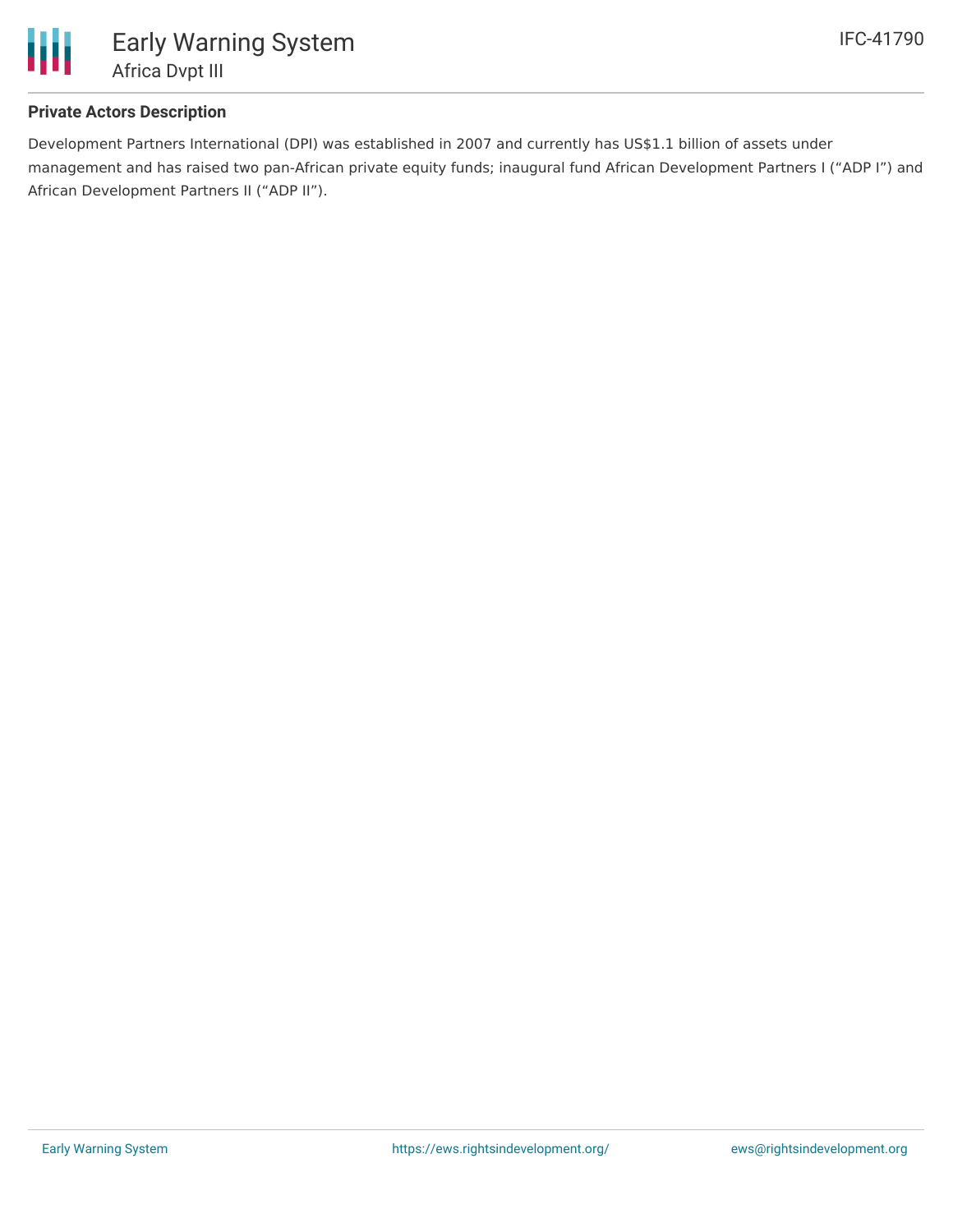

# Early Warning System Africa Dvpt III

| <b>Private Actor 1</b> | <b>Private Actor</b><br>1 Role | <b>Private Actor</b><br>Sector | Relation                 | <b>Private Actor 2</b>                   | <b>Private Actor</b><br>2 Role | <b>Private Actor</b><br>2 Sector |
|------------------------|--------------------------------|--------------------------------|--------------------------|------------------------------------------|--------------------------------|----------------------------------|
|                        |                                | $\overline{\phantom{a}}$       | $\overline{\phantom{0}}$ | ADP III GP Limited                       | Subsidiary                     | $\overline{\phantom{a}}$         |
|                        |                                | $\overline{\phantom{a}}$       |                          | Development Partners International (DPI) | Parent Company                 |                                  |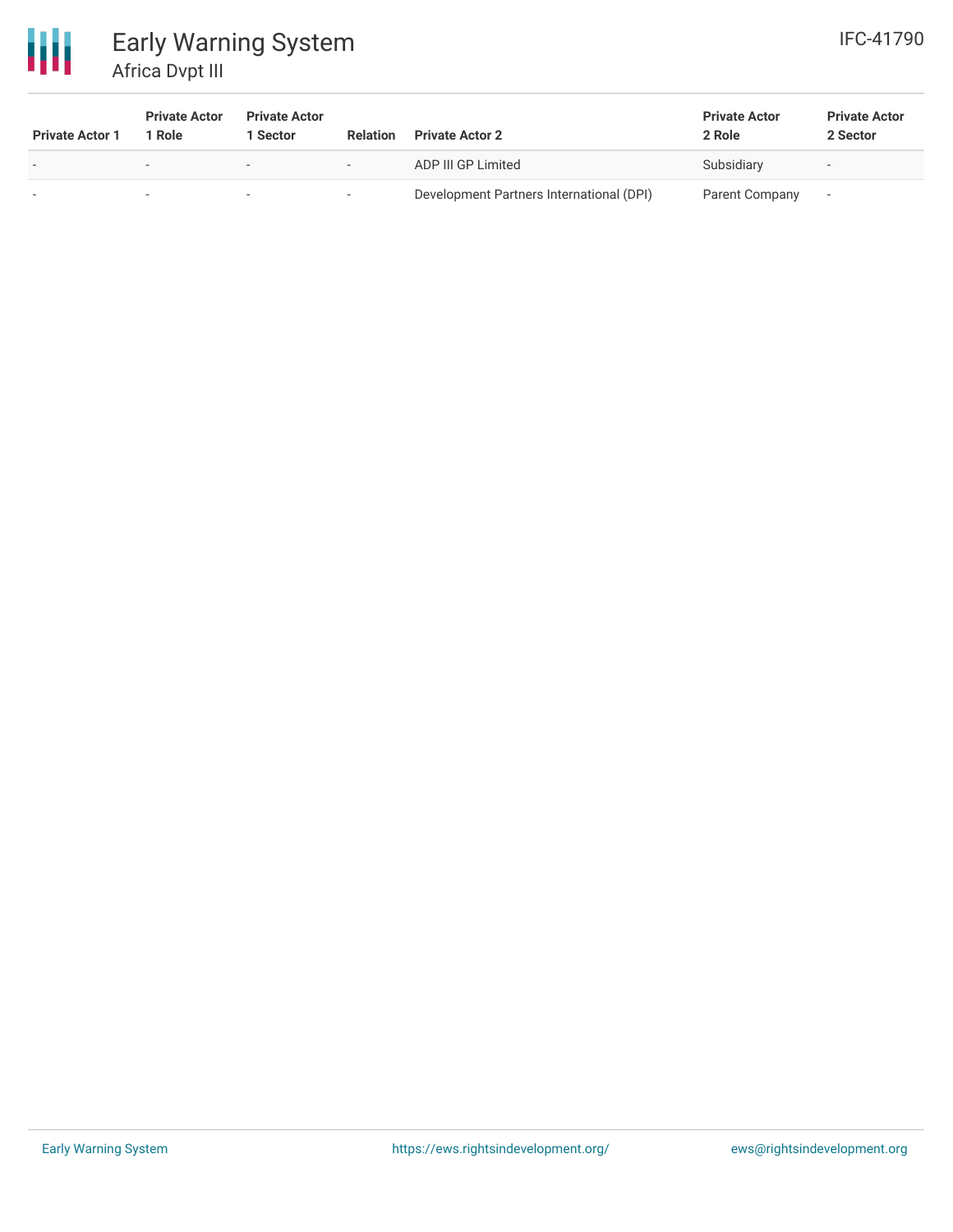# **Contact Information**

No contact information provided at the time of disclosure

ACCOUNTABILITY MECHANISM OF IFC

The Compliance Advisor Ombudsman (CAO) is the independent complaint mechanism and fact-finding body for people who believe they are likely to be, or have been, adversely affected by an IFC or MIGA- financed project. If you submit a complaint to the CAO, they may assist you in resolving a dispute with the company and/or investigate to assess whether the IFC is following its own policies and procedures for preventing harm to people or the environment. If you want to submit a complaint electronically, you can email the CAO at CAO@worldbankgroup.org. You can learn more about the CAO and how to file a complaint at http://www.cao-ombudsman.org/